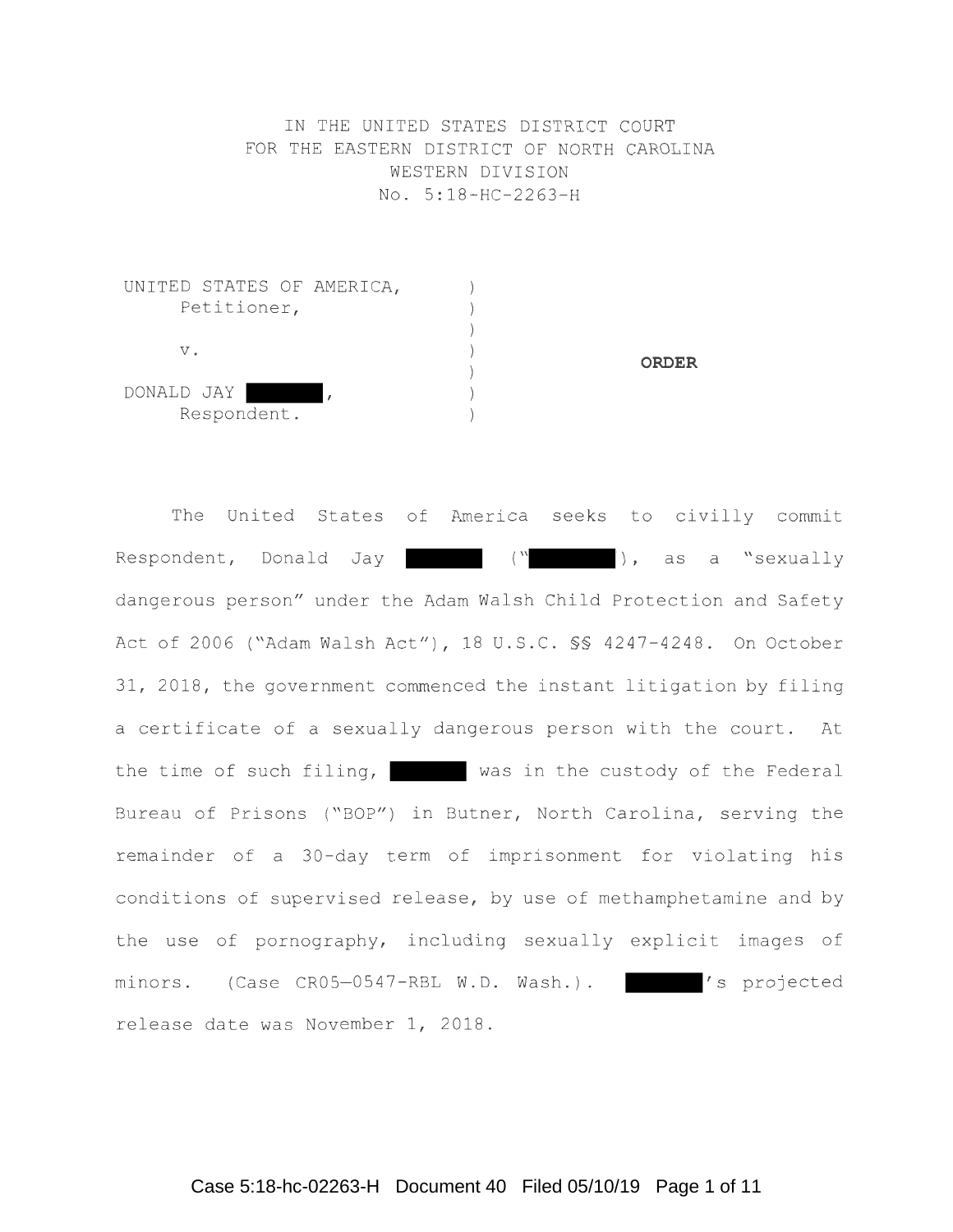The government filed a previous certificate of a sexually dangerous person against on July 29, 2013. See United States v. 5:13-HC-2168-D (E.D.N.C. July 29, 2013). An evidentiary hearing was held before Judge Britt on May 20, 2014, and on June 25, 2014, Judge Britt found Mr. Was not a sexually dangerous person and ordered he be released. Specifically, Judge Britt found that the government had not shown that met the clinical definitions for pedophilia or antisocial personality disorder and therefore did not meet prong 2 of the analysis--that the person suffers from a serious mental illness, abnormality, or disorder. Mr. was on supervision from July 9, 2014 until his arrest for violations on October 3, 2018 .

In the instant matter, the court conducted an evidentiary hearing pursuant to 18 U.S.C. § 4247(d) on Wednesday, April 10, 2019. The court heard the testimony of and five expert witnesses. The government presented the testimony of Dr. Trent Evans and Dr. Dale Arnold. Respondent presented the testimony of Dr. Karen Franklin, Dr. Joseph Plaud, and Dr. Rebecca Barnette. In addition, the court admitted into evidence various documentary exhibits offered by the parties, including the reports of forensic evaluations conducted by the expert witnesses. The parties have each filed proposed findings of fact and conclusions of law, and this matter is ripe for adjudication.

2

## Case 5:18-hc-02263-H Document 40 Filed 05/10/19 Page 2 of 11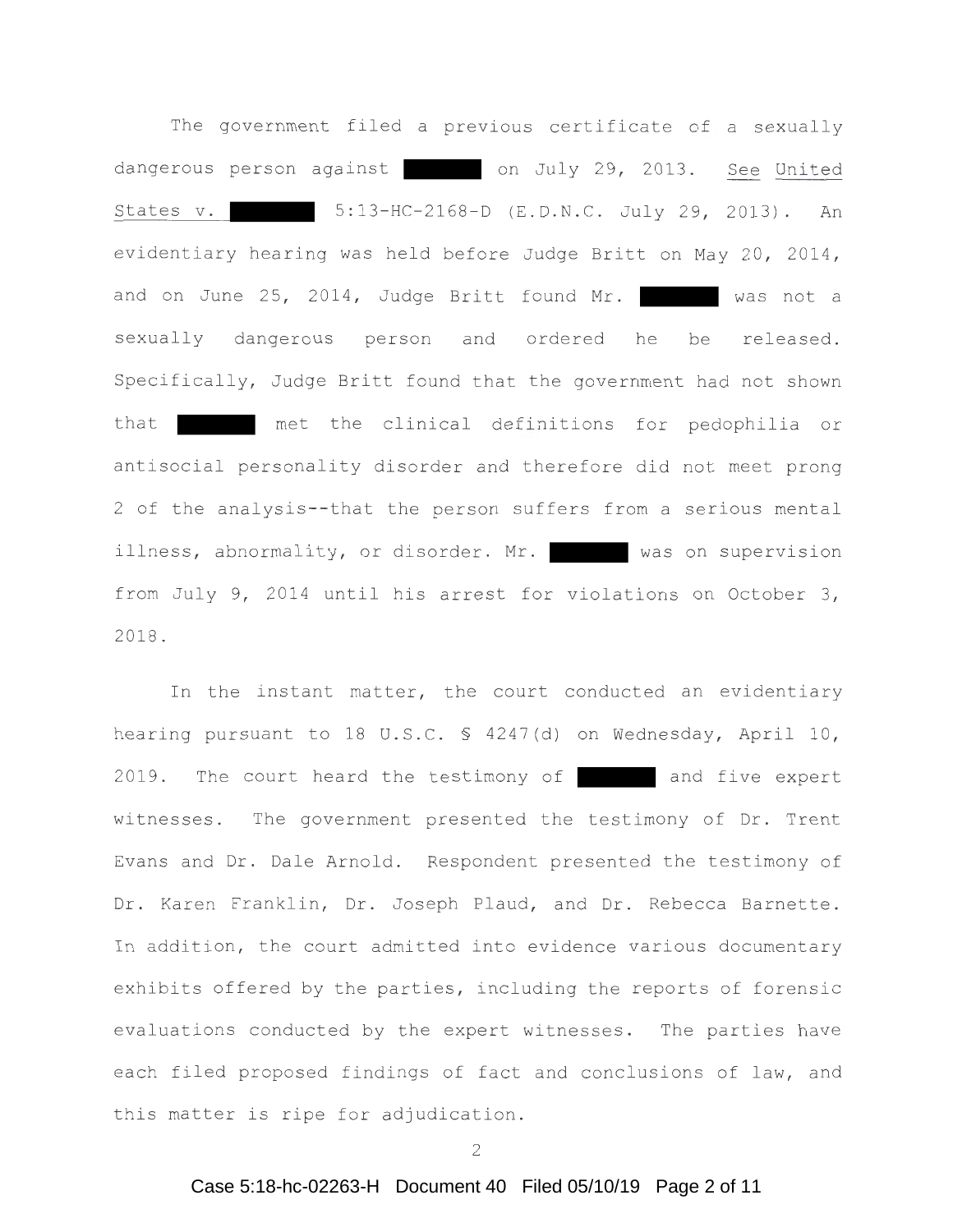#### **BACKGROUND**

## A. Confinement Status and Personal History

was 38 years old at the time of the evidentiary hearing. He was certified while serving a 30-day sentence for violation of his supervised release. He is also subject to a twoyear term of supervised release which was imposed at the time of the revocation by his sentencing judge .

was born in 1980, the second of three sons born to the marital union of his parents. The family had significant financial problems and domestic discord during his formative years. His parents divorced when he was approximately 12 years old. The and his brothers resided with their mother. Both parents remarried .

## B. Sexual Offenses

In 1998, as a juvenile, he was charged with child molestation first degree and attempted child molestation first degree in state court in Washington. He was placed in the custody of Juvenile Rehabilitation Administration. The underlying conduct was abusing his 6 year old brother when he was 11 years of age. There is some evidence the abuse also included a friend of the brother and s cousin. Was removed from the family home during the investigation and placed in the home of his mother's friend where he apparently abused two young boys who lived there. He was

### Case 5:18-hc-02263-H Document 40 Filed 05/10/19 Page 3 of 11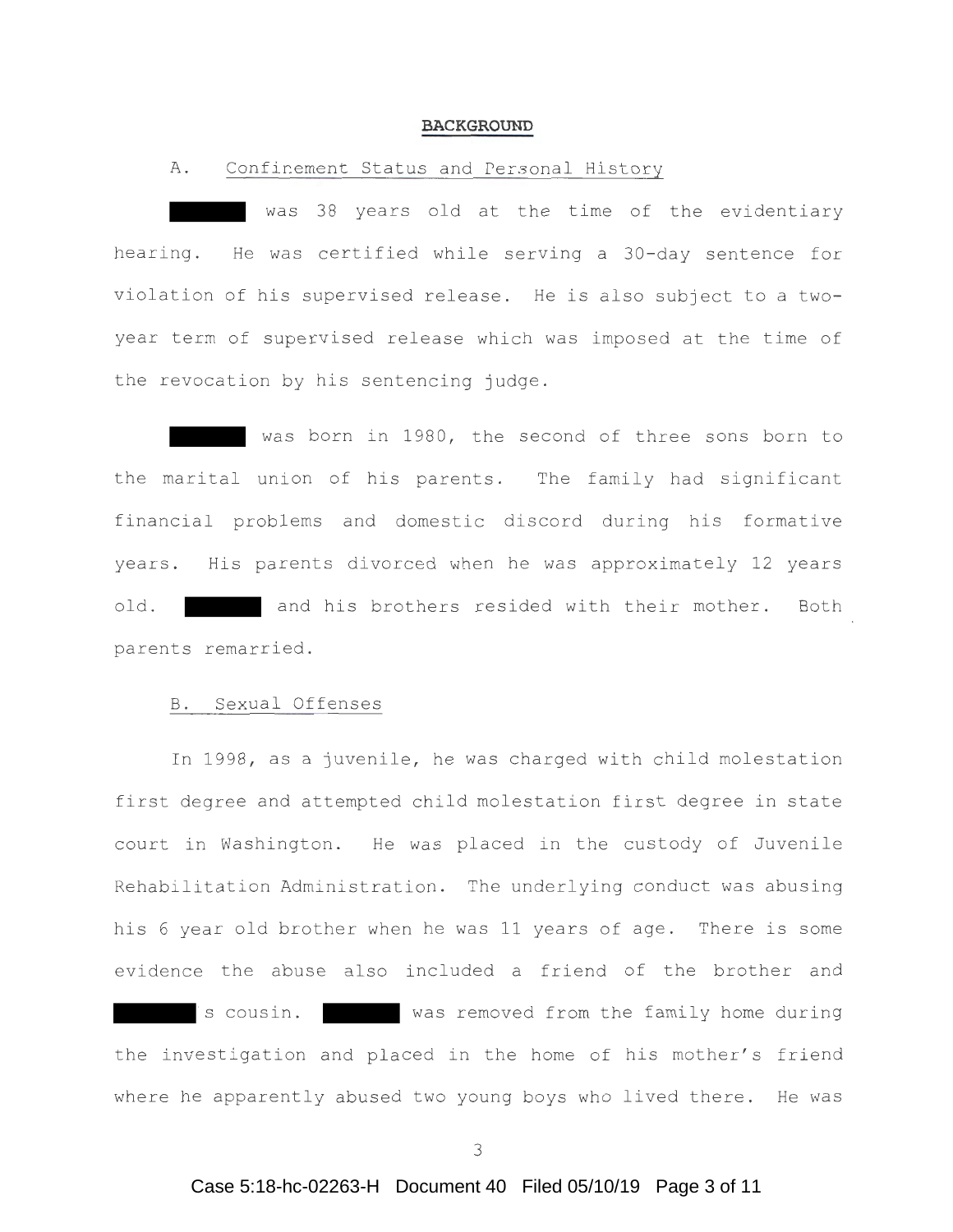then removed from that household and sent to foster care where he reportedly abused another foster child. Furthermore, there is s ome evidence in the record that respondent himself was the victim of sexual abuse as a child, apparently abused by the husband of his aunt .

s adult federal offense occurred in 2004 . The charged underlying conduct involved oral and anal intercourse with a 15year-old boy on a military base. The PSR from that matter reveals was living with various women whose husbands were deployed under the guise of offering babysitting services and household help to the women. During that time, had sexual contact with the 15 year old son of one of the women (the charged conduct); had sexual contact with one of the wives while her husband was deployed; and took photos of the penis of a 7 year old child (uncharged). During the investigation, it was revealed respondent had lied to the various women about his sex offense history.

received a sentence of 120 months for this offense. He spent three years in Protective custody in the BOP. While incarcerated, it appears he was victimized sexually by a group of inmates. As mentioned previously, the government filed the first certificate of sexual dangerousness prior to his release date on his federal conviction, but respondent was found not sexually dangerous by Judge Britt. Respondent was on supervised release

4

# Case 5:18-hc-02263-H Document 40 Filed 05/10/19 Page 4 of 11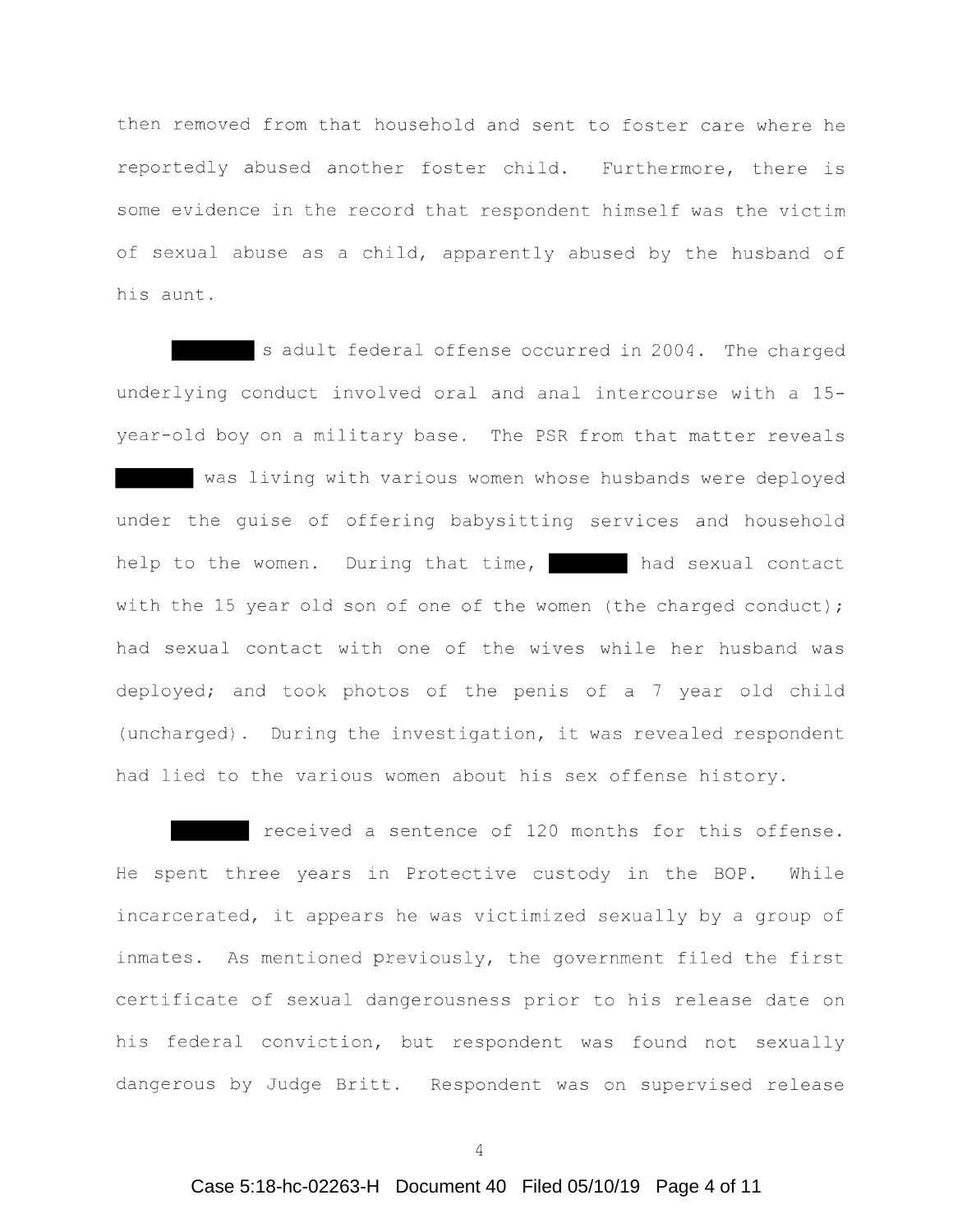from July 2014 until his arrest on violations in October 2018 . His period of supervision was scheduled to end in January 2019 .

While the record shows **made** some missteps during supervision, especially in the early stages, overall he did well. He was employed during most of the term of supervision, reported as instructed, and participated in sex offender treatment. His trouble on supervision began after he started dating a man who worked as a nanny (a strikingly similar scenario to employment during the conduct constituting his federal offense) . This man encouraged to begin using methamphetamines and ultimately showed some pornography, which purportedly included images of minors, to **... The drug use and the admitted** viewing of pornography were the conduct underlying the revocation . However, there was no evidence presented, either in the record or at the hearing, that had any sexual contact with a minor or had developed a pattern or practice of viewing pornography or child pornography .

The probation officer at his revocation hearing recommended to the sentencing court that he be revoked, sentenced to 30 days and then released to serve a new term of supervised release of 2 years. The probation officer noted that during his time of supervision, " has displayed a significant period of compliance and made positive strides towards establishing a

5

### Case 5:18-hc-02263-H Document 40 Filed 05/10/19 Page 5 of 11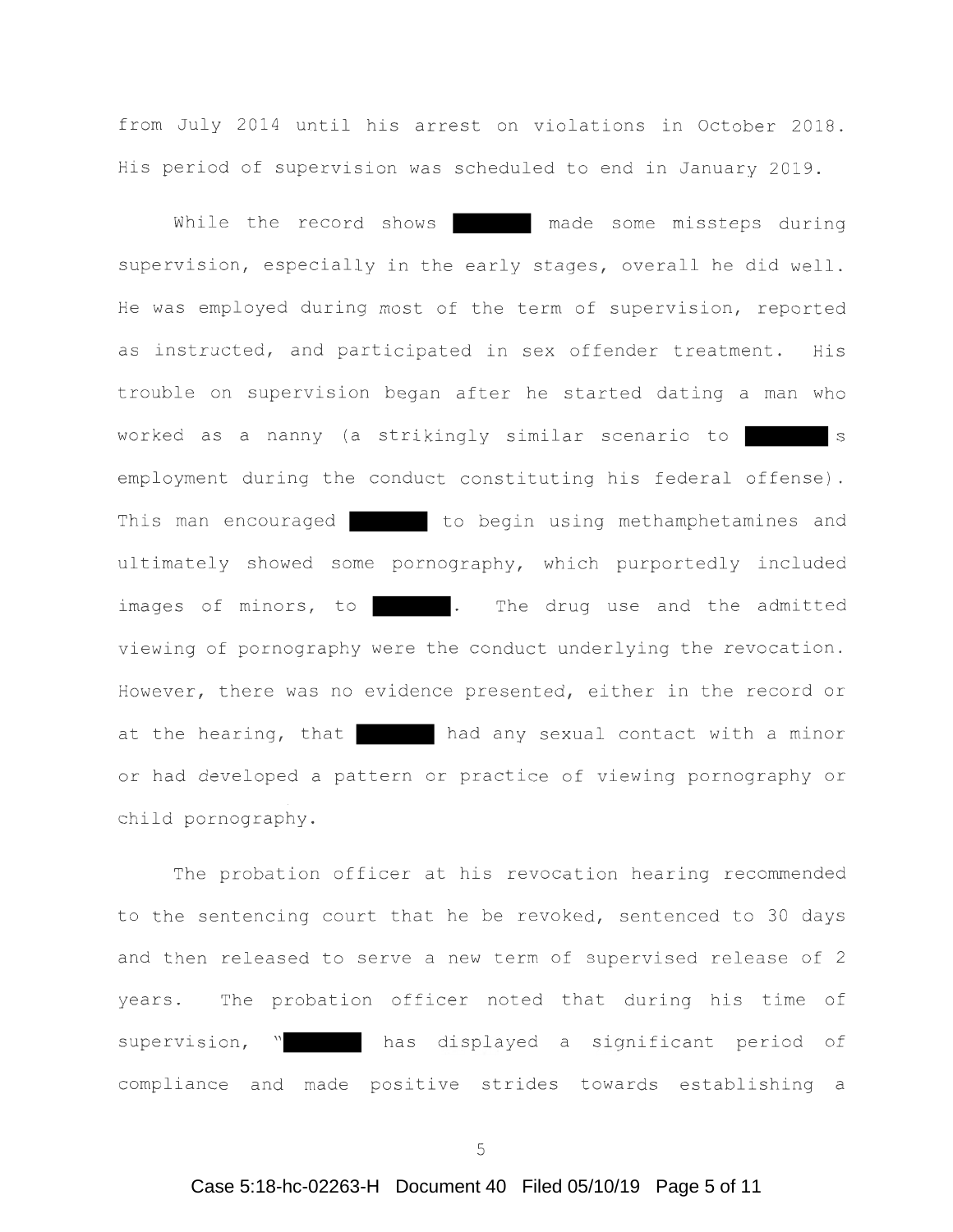positive support system within the community." Resp. Ex. 10 at 2-3 .

### **COURT'S DISCUSSION**

The Adam Walsh Act authorizes the indefinite civil commitment of, inter alia, individuals in the custody of the Bureau of Prisons who are determined to be sexually dangerous persons. A "sexually dangerous person" is defined by statute as one "who has engaged or attempted to engage in sexually violent conduct or child molestation and who is sexually dangerous to others." 18 U.S.C. § 4247(a)(5). "Sexually dangerous to others" means that "the person suffers from a serious mental illness, abnormality, or disorder as a result of which he would have serious difficulty in refraining from sexually violent conduct or child molestation if released." 18 U.S.C. § 4247(a)(6).

To obtain an order civilly committing Smith pursuant to § 4248 , the government must prove by clear and convincing evidence : (1) that Smith " has engaged or attempted to engage in sexually violent conduct or child molestation";  $(2)$  that Smith currently " suffers from a serious mental illness, abnormality, or disorder"; and (3) that as a result of the serious mental illness, abnormality, or disorder, Smith "would have serious difficulty in refraining from sexually violent conduct or child molestation if released." 18 U.S.C.  $\frac{1}{2}$  4247(a) (5) - (6); United States v. Springer, 715 F.3d 535, 538 (4th Cir. 2013). Clear and convincing evidence

6

# Case 5:18-hc-02263-H Document 40 Filed 05/10/19 Page 6 of 11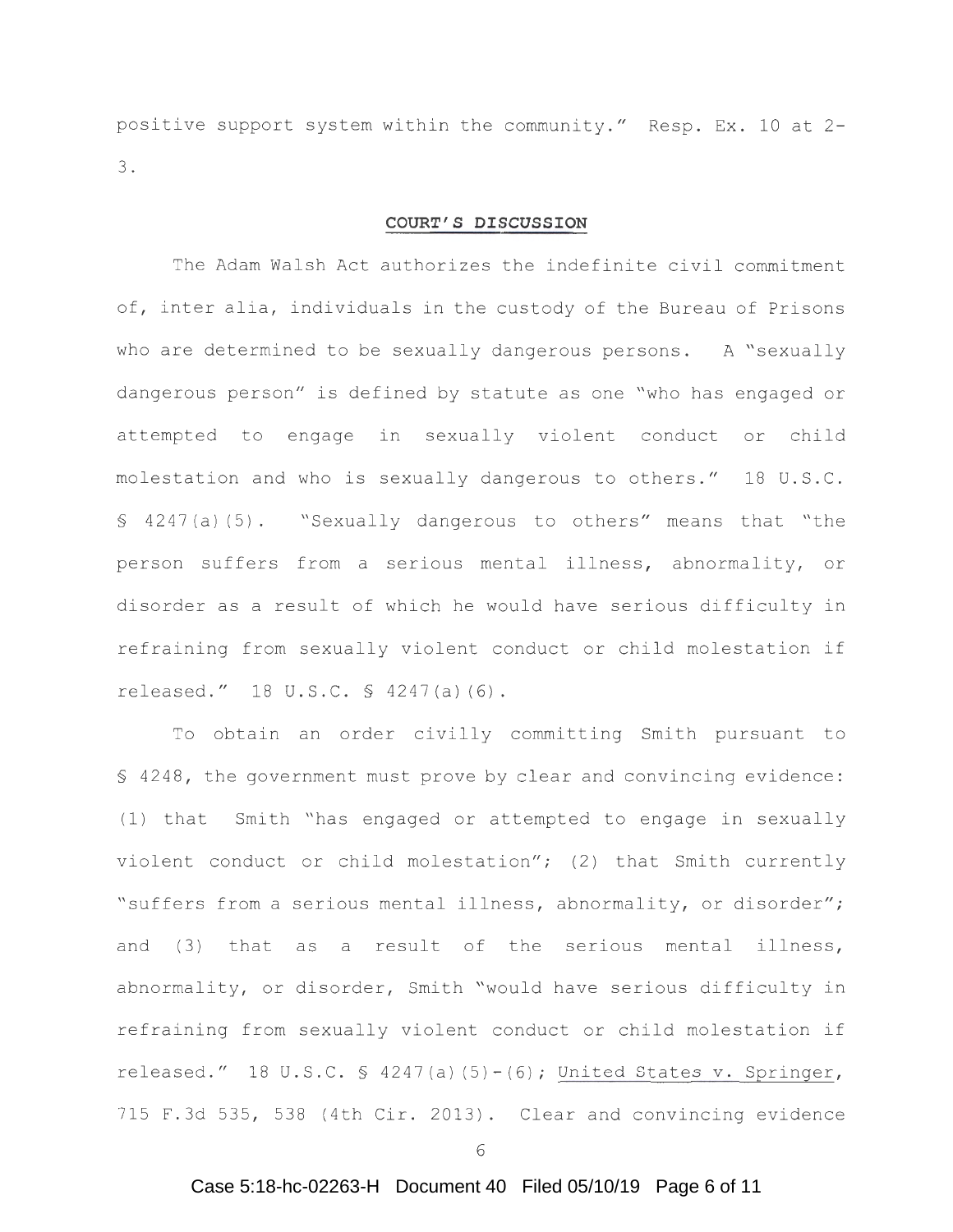is "'evidence of such weight that it produces in the mind of the trier of fact a firm belief or conviction, without hesitancy, as to the truth of the allegations sought to be established,'" or " 'evidence that proves the facts at issue to be highly probable.'" United States v. Hall, 664 F.3d 456, 461 (4th Cir. 2012) (quoting Jimenez v. DaimlerChrysler Corp., 269 F.3d 439, 450 (4th Cir. 2001)). "If the government fails to meet its burden on any of the three prongs, an individual may not be committed." Springer, 715 F . 3d at 538 .

### **I. Sexually Violent Conduct or Child Molestation**

The parties stipulate that this prong has been established by clear and convincing evidence. Therefore, the court need not provide further analysis .

## II . **Serious Mental Illness, Abnormality, or Disorder**

To meet its burden of establishing that is "sexually dangerous to others," the government must also prove that he " suffers from a serious mental illness, abnormality, or disorder." 18 U.S.C. § 4247(a)(6).

The government has not shown by clear and convincing evidence that suffers from pedophilic disorder. In the prior civil commitment hearing, Judge Britt found the government had not proven a serious mental illness by clear and convincing evidence. In the earlier case, Drs. Arnold, Barnette and Bard all testified that

### Case 5:18-hc-02263-H Document 40 Filed 05/10/19 Page 7 of 11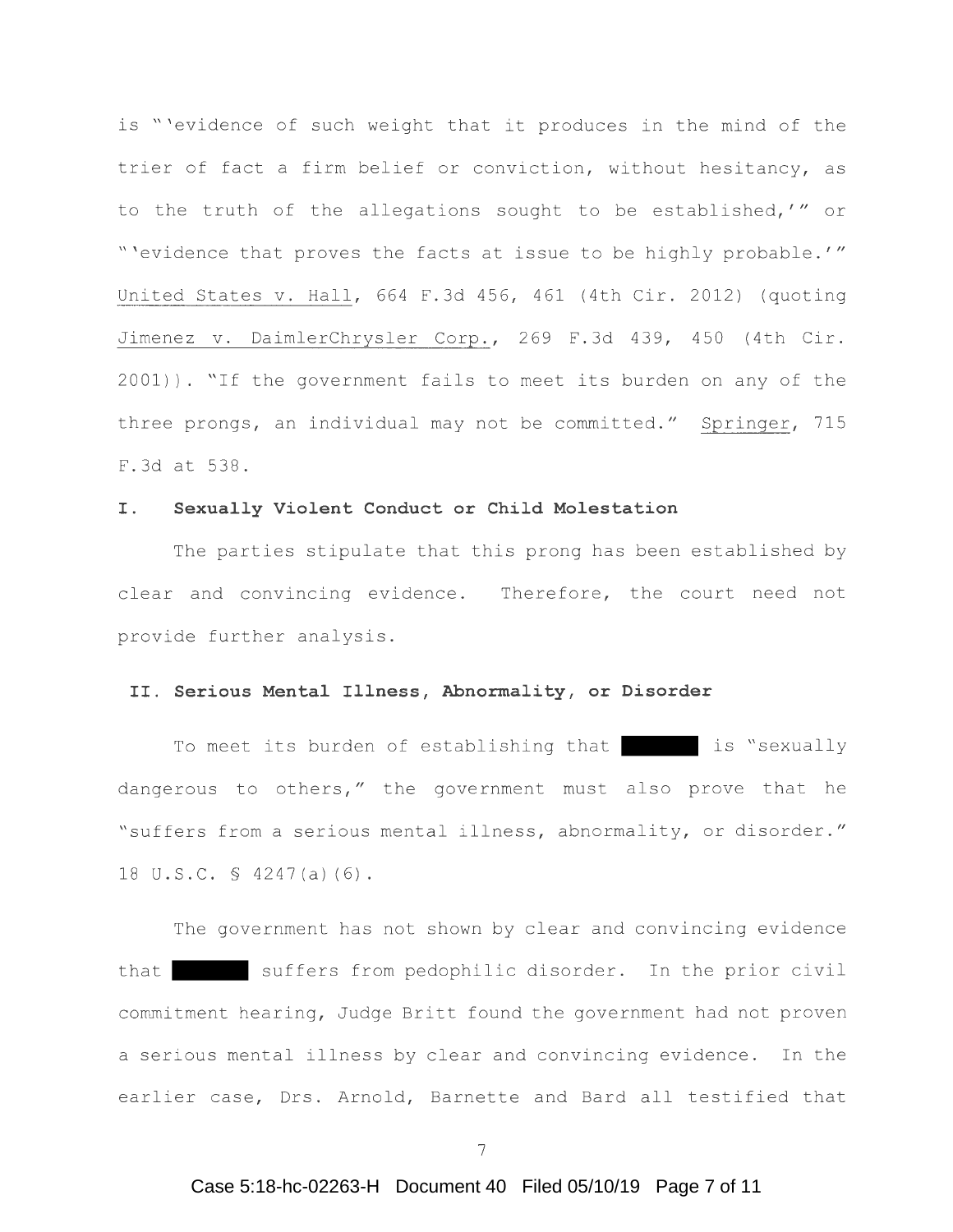suffered from what is now known as pedophilic disorder as well as antisocial personality disorder, while Dr. Plaud testified that did not suffer from either of those disorders or any other disorder. United States v. 1997, 5:13-HC-2168-D (E.D.N.C. June 25, 2014) at DE 45. Judge Britt found Dr. Plaud's analysis to be most persuasive. Id.

In the instant matter, Drs. Franklin and Plaud both opined that did not suffer from any serious mental illness, abnormality or disorder. Dr. Barnette, as she had in the first case, opined that suffers from pedophilic disorder and antisocial personality disorder and now adds the additional diagnosis of stimulant use disorder and otherwise Specified Depressive Disorder with Anxious Distress. Dr. Arnold also continues to diagnose with Pedophilic Disorder, but says the evidence is insufficient for Antisocial Personality Disorder now .

Despite Drs. Arnold and Barnette's continued diagnoses of pedophilic disorder, neither expert is able to point to recent evidence of recurrent or intense sexual fantasies, arousals, urges or behaviors regarding prepubescent minors. The evidence that they mention is murky at best, and does not, in this court's opinion, rise to the level of "recurrent" or "intense." Even where

8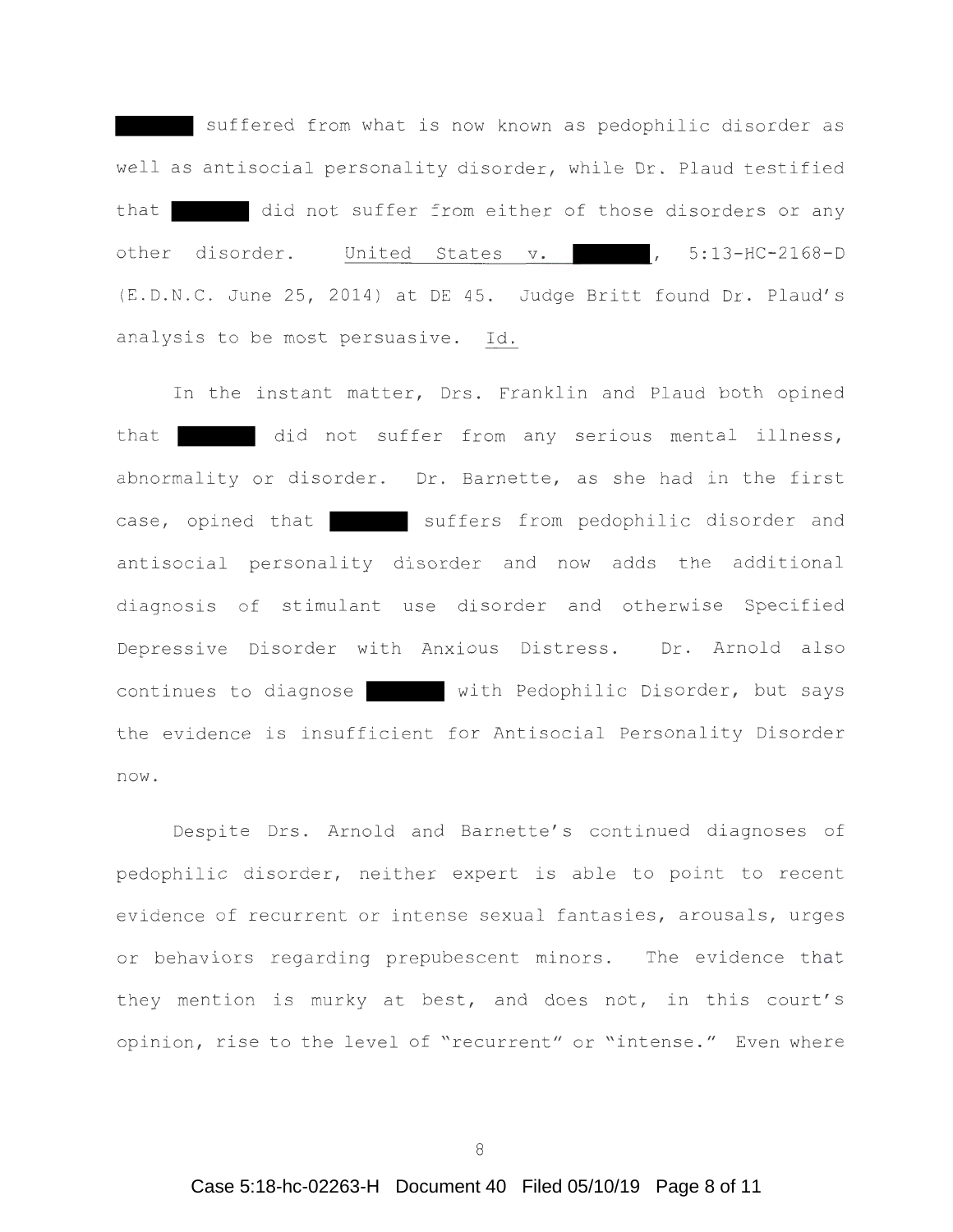admits to fantasies involving minors, it is unclear whether the minors were prepubescent or post-pubescent .

Considering the record before the court including the expert reports as well as the testimony at the hearing, the court finds there is not clear and convincing evidence that currently suffers from pedophilic disorder (or any other mental illness) . The court finds the opinions of Drs. Franklin and Plaud more persuasive when viewing the entire history of Mr.

### **III . Serious Difficulty Refraining**

Having found the government has not met its burden at prong two, the court need not reach prong three. However, even if the court held that suffered from a serious mental illness, the government has not shown by clear and convincing evidence that would have "serious difficulty in refraining from sexually violent conduct or child molestation if released" as a result of that serious mental illness.  $18$  U.S.C.  $\$$  4247(a)(6).

Prong three requires the court to conduct a "forward-looking inquiry, which attempts to predict the inmate's 'ability to refrain from acting in accord with his deviant sexual interests.'" United States v. Wooden, 693 F.3d 440, 460 (4th Cir. 2012) (quoting United States v. Francis, 686 F.3d 265, 275 (4th Cir. 2012)).

The government need not establish that the person it seeks to commit will or is likely to reoffend. However,

9

# Case 5:18-hc-02263-H Document 40 Filed 05/10/19 Page 9 of 11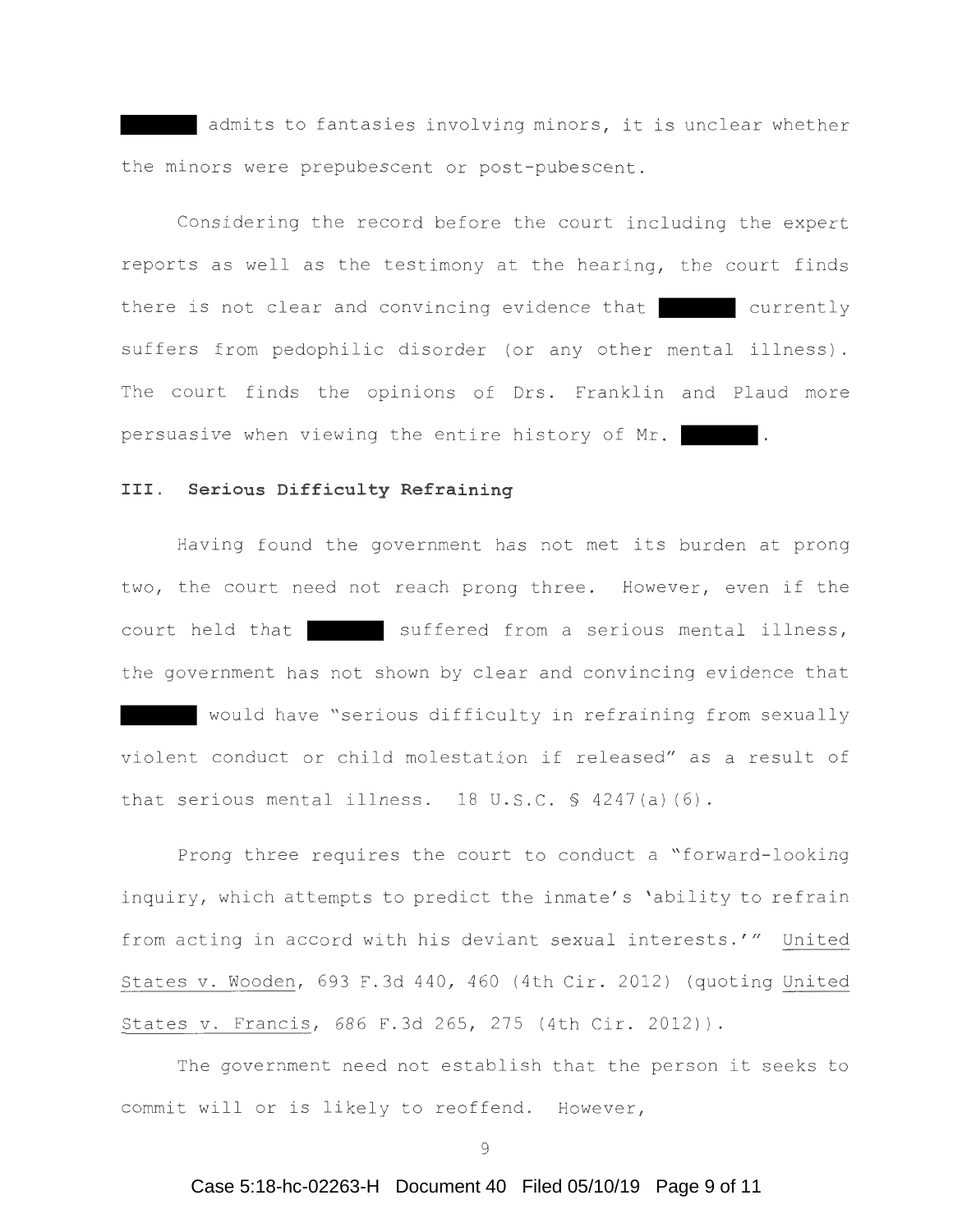there must be proof of serious difficulty in controlling behavior. And this, when viewed in light of such features of the case as the nature of the psychiatric diagnosis, and the severity of the mental abnormality itself, must be sufficient to distinguish the dangerous sexual offender whose serious mental illness, abnormality, or disorder subjects him to civil commitment from the dangerous but typical recidivist convicted in an ordinary criminal case .

Kansas v. Crane, 534 U.S. 407, 413 (2002). "[I]f the person the government seeks to commit has developed the skills necessary to overcome [his inappropriate sexual urges] without [serious] difficulty," the government fails in meeting its burden as to this prong of the test. Id.

Drs. Franklin, Plaud and Barnette all opine that would not have serious difficulty refraining. The four years spent in the community, while not without issue, show that would not have serious difficulty refraining. He made significant strides in gainful employment, in participating regularly in sex offender treatment, in gaining life skills, and in making meaningful connections with family and friends. Often the court does not have the benefit of evidence of how an offender will do in the community once released. Here, however, we have evidence that attempted to comply with supervision and did not indicate signs of serious difficulty refraining.

The court finds, based on all the evidence presented to the court, both at the hearing and in the exhibits, that the government

#### Case 5:18-hc-02263-H Document 40 Filed 05/10/19 Page 10 of 11